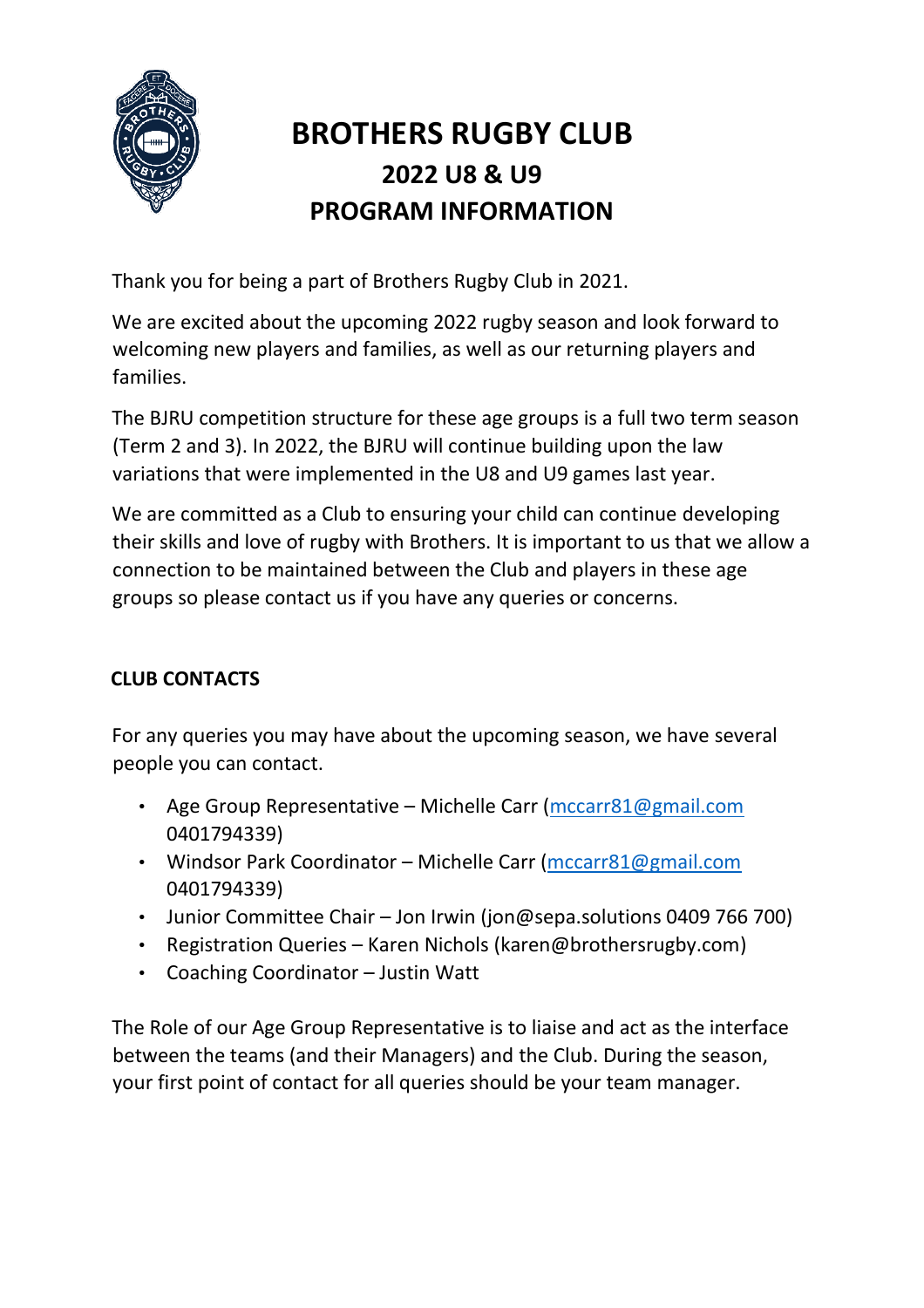#### **KEY DATES**

| 21 December                  | 2022 Registrations Open               | Online through Rugby       |                     |
|------------------------------|---------------------------------------|----------------------------|---------------------|
| 2021                         |                                       | Xplorer                    |                     |
| Sunday 13th                  | <b>U8 Tackle &amp; Contact Clinic</b> | 8.30-9.30am                | <b>Bottom Field</b> |
| <b>March</b>                 |                                       |                            | Crosby Park         |
| Sunday 13th                  | U9 Tackle & Contact Clinic            | 9.30-10.30am               | Crosby Park         |
| <b>March</b>                 |                                       |                            |                     |
| Thurs 17 <sup>th</sup> March | First Training Session /              | $6pm - 7pm$                | Windsor             |
|                              | <b>Parent Induction</b>               |                            | Park                |
| Saturday 19th                | Crosby Park Long Lunch                | 12.30pm                    | Crosby Park         |
| <b>March</b>                 |                                       |                            |                     |
| Thurs 24 <sup>th</sup> March | 2 <sup>nd</sup> Training Session      | $6pm - 7pm$                | Windsor             |
|                              |                                       |                            | Park                |
| Sat 26 <sup>th</sup> March   | U6-U9 Carnival Day                    | 8am-12.30pm                | <b>Crosby Park</b>  |
| Thurs 21 <sup>st</sup> April | <b>Term 2 Training Starts</b>         | $6pm - 7pm$                | Windsor             |
|                              |                                       |                            | Park                |
| Saturday 23rd                | 1 <sup>st</sup> Competition Game      | Draw Confirmed by BJRU &   |                     |
| April                        |                                       | & published weekly in Team |                     |
|                              |                                       | App                        |                     |

#### **IMPORTANT INFORMATION**

#### • **Registration**

- o All registrations are completed online through Rugby Explorer. For instructions please refer to the website <https://brothersrugby.com/juniorrugby/>
- o All player to team allocations will be carried out in late February as per the Brothers Team Formation Policy.

#### • **In Season**

- o Training will be Thursdays @ Windsor Park 6.00–7pm.
- o There are no training sessions or games during school holidays.
- o If we are advised of a clash with St Margaret's requiring access to Windsor Park, then training may be moved to Friday evening.